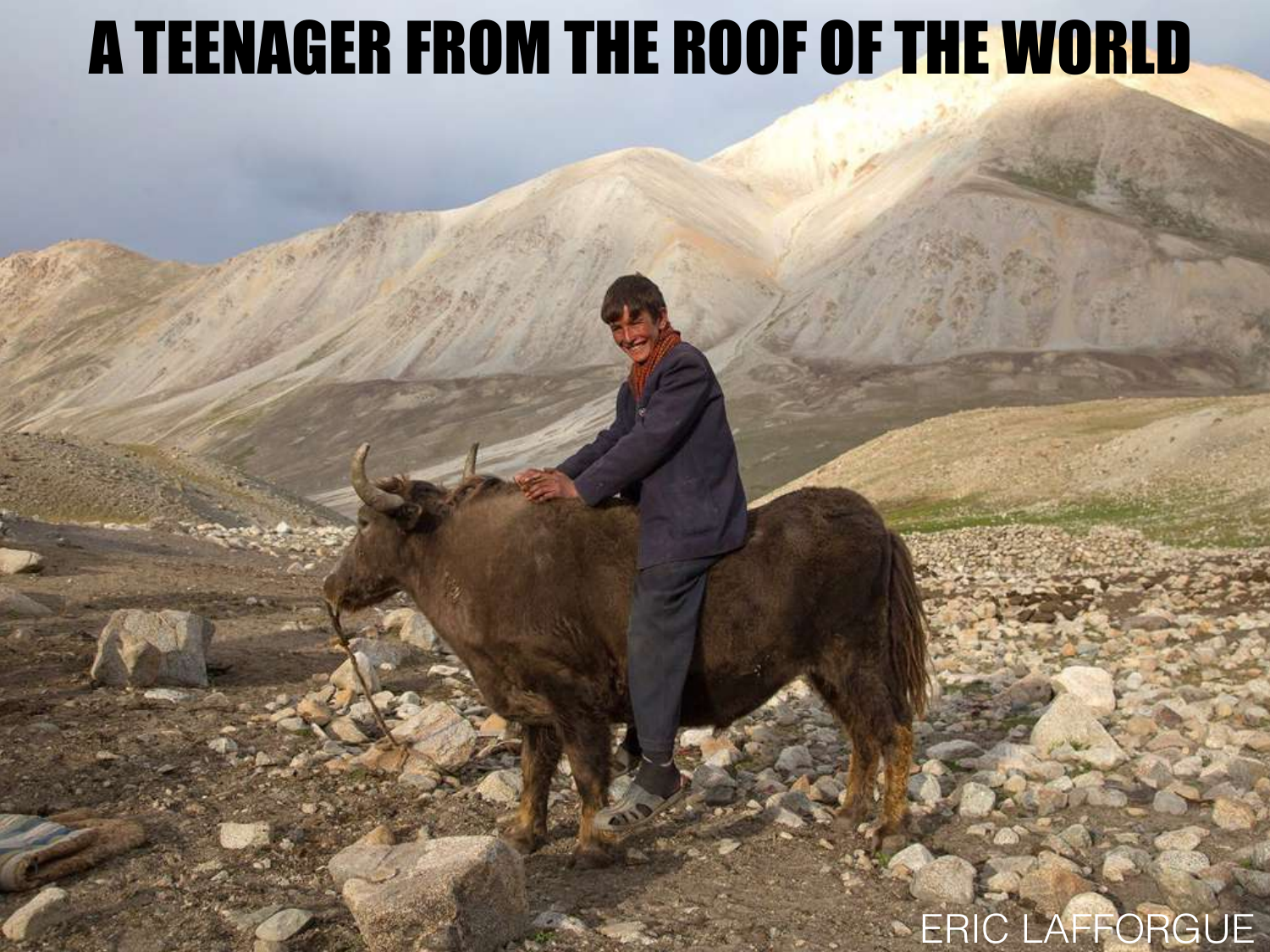

Jumajhul belongs to the Wakhi people. He lives in the Pamir mountains in Afghanistan, at *4,600m above the sea level, in total isolation from the world and surrounded by yaks. He is probably the only teenager in the world who has never heard of Messi or Ronaldo. Although his life is very hard, he enjoys it and wouldn't exchange it for anything.*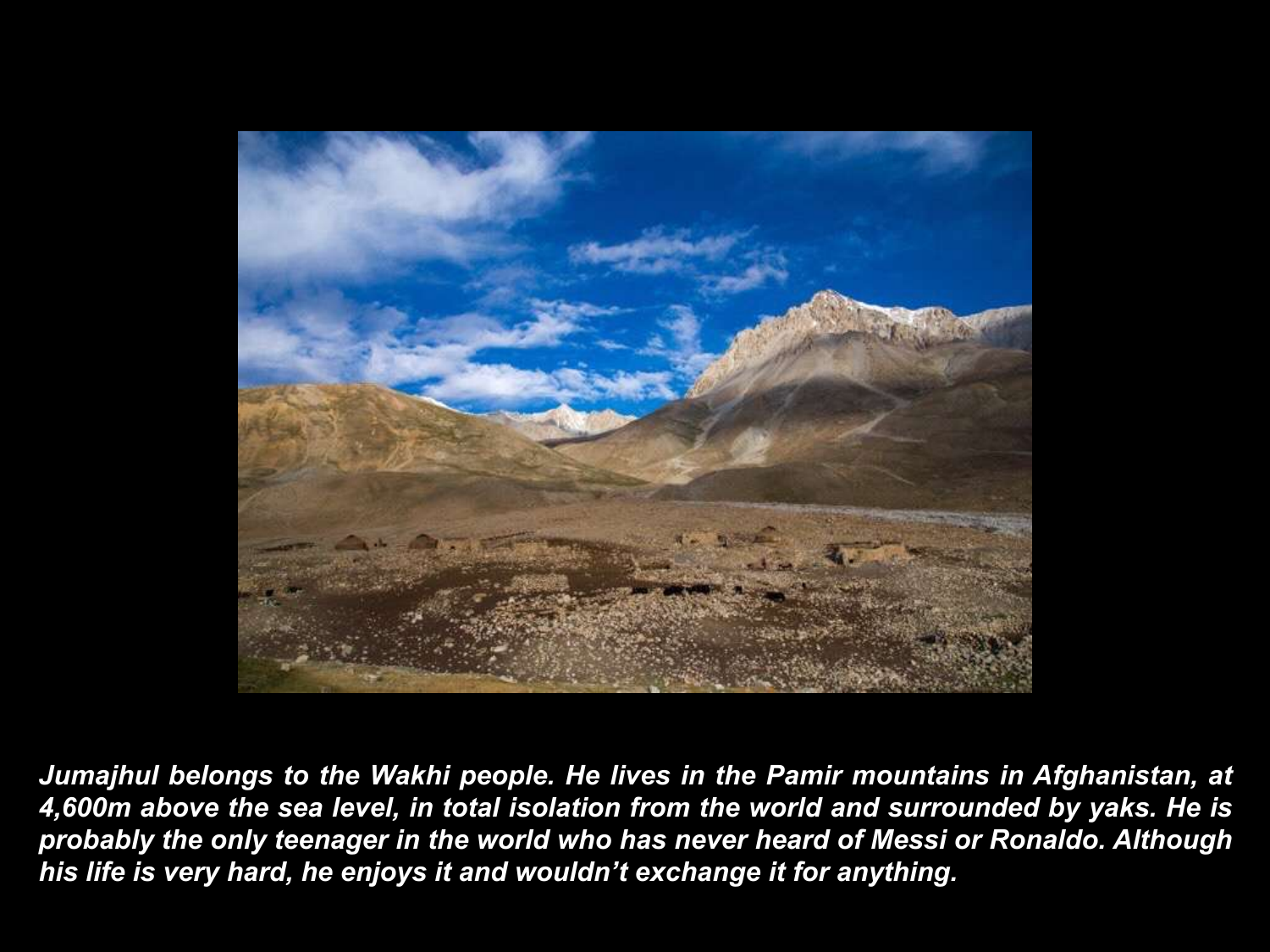

I have my own stone-built house. It is stronger than a yurt, I live without my parents who are staying in another village a two-day walk away, where they take care of a herd of yaks. I see them every three months, when the weather allows it. I have three brothers and three sisters who also live with my parents. I share my house with my wife. Following the Wakhi tradition, we married early, around the age of 15.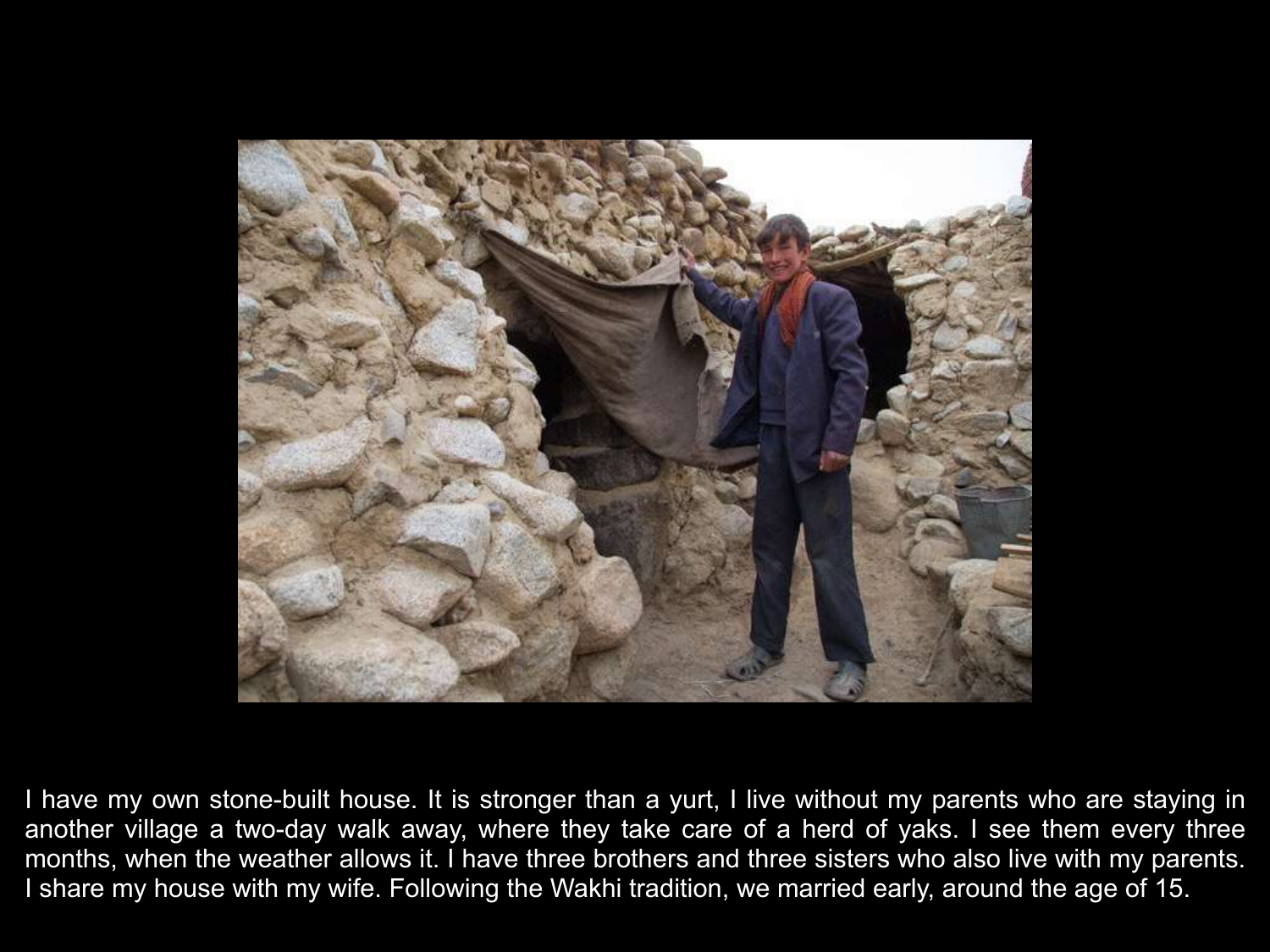

My wife left for the two summer months with some yaks in search of new pastures. There is no phone network, so I've not had news for a month now. I'm a little worried as she's only 15. I love my culture because women still wear traditional clothes and I find them very beautiful.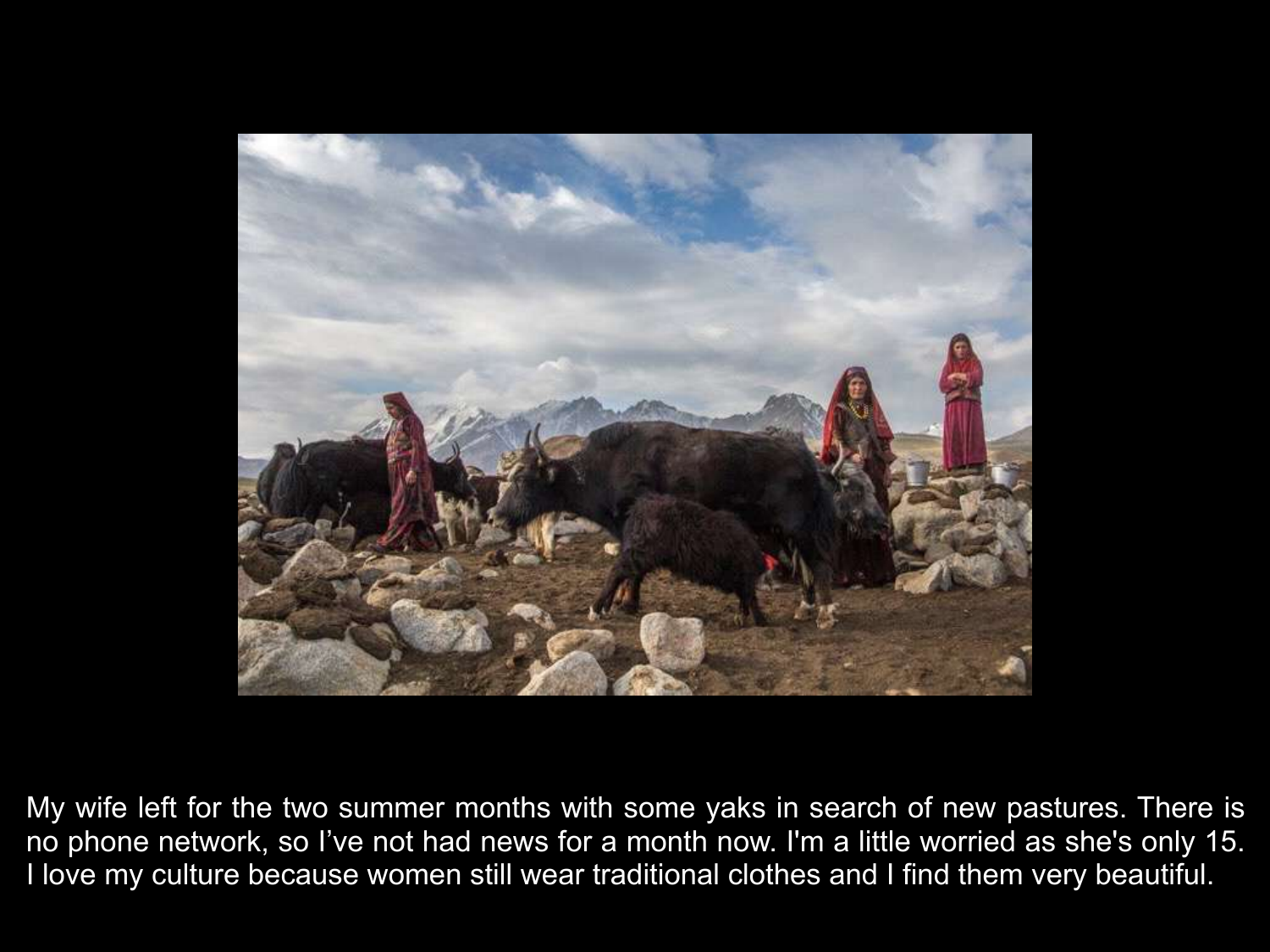

My uncle brought back a solar panel from the town. It is very useful: we can light one yurt after it's gone dark. In the village, there is television. The temperature is too cold to keep the batteries in the radio too.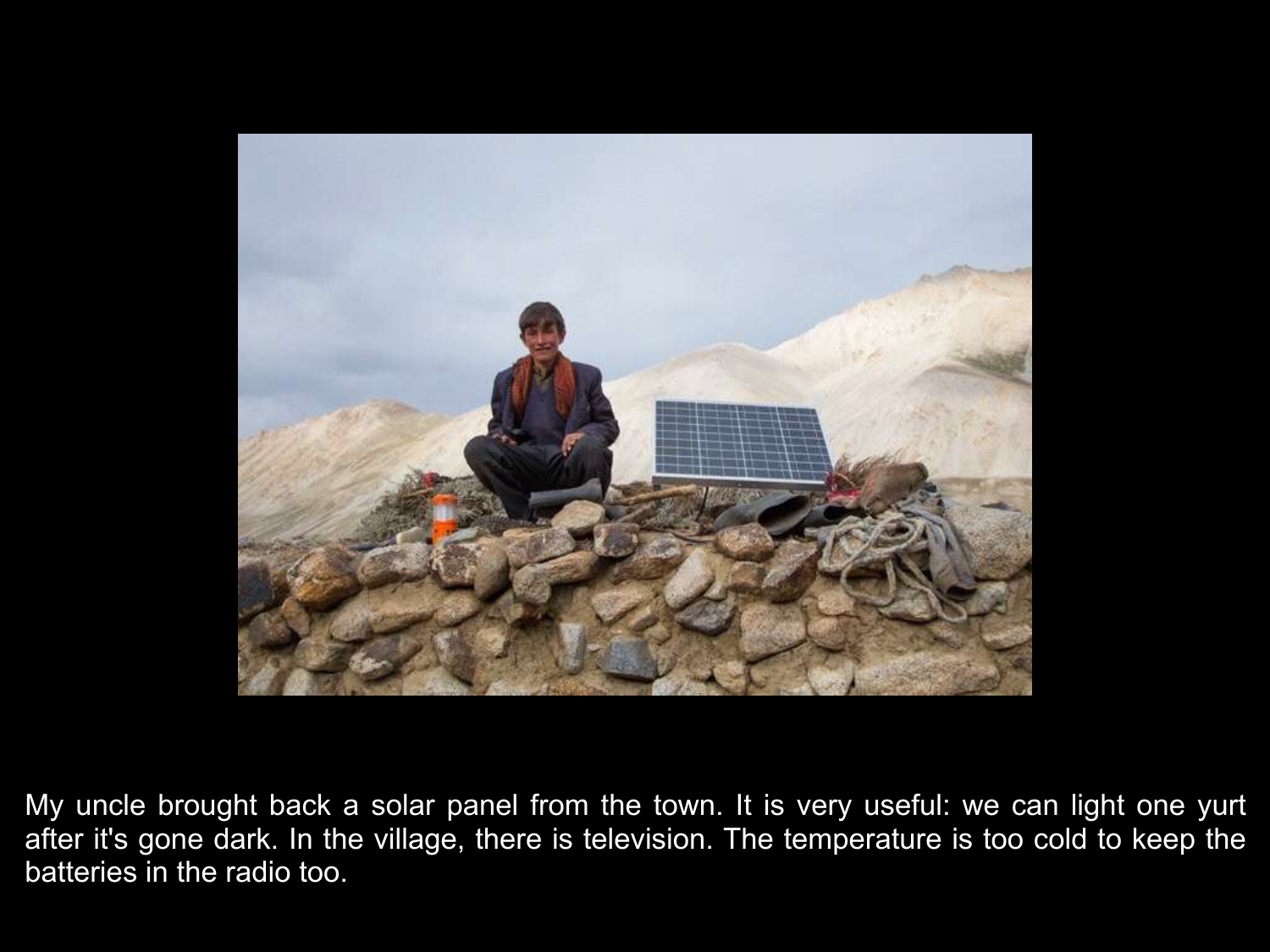

I love music and I miss it. So I play rubab, the traditional Afghan guitar and everyone sings and slap on jerrycans to accompany me.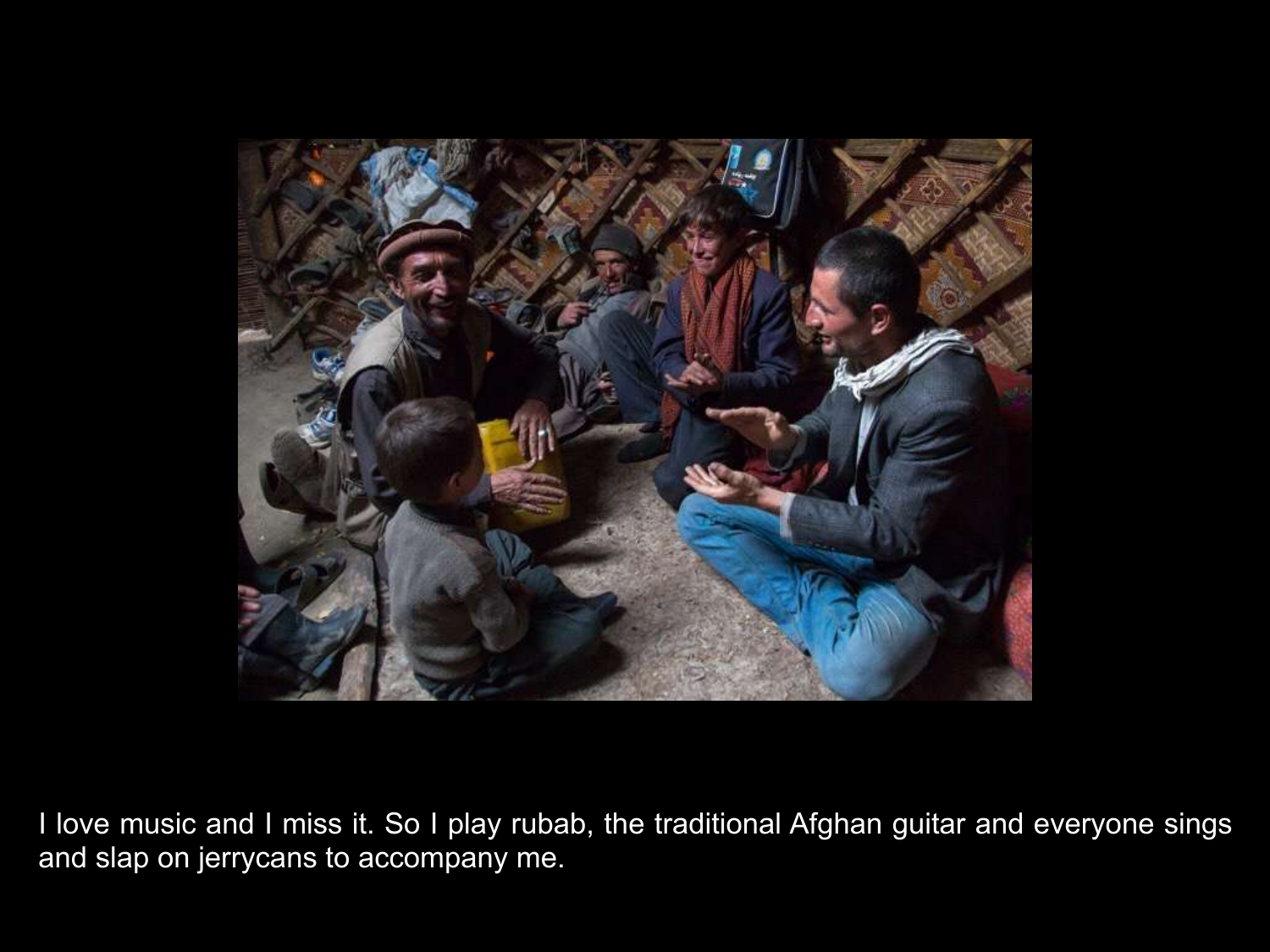

My days are always the same: in the morning, I get up at 4.30 with the sun. I drink milk and eat the bread made by the women.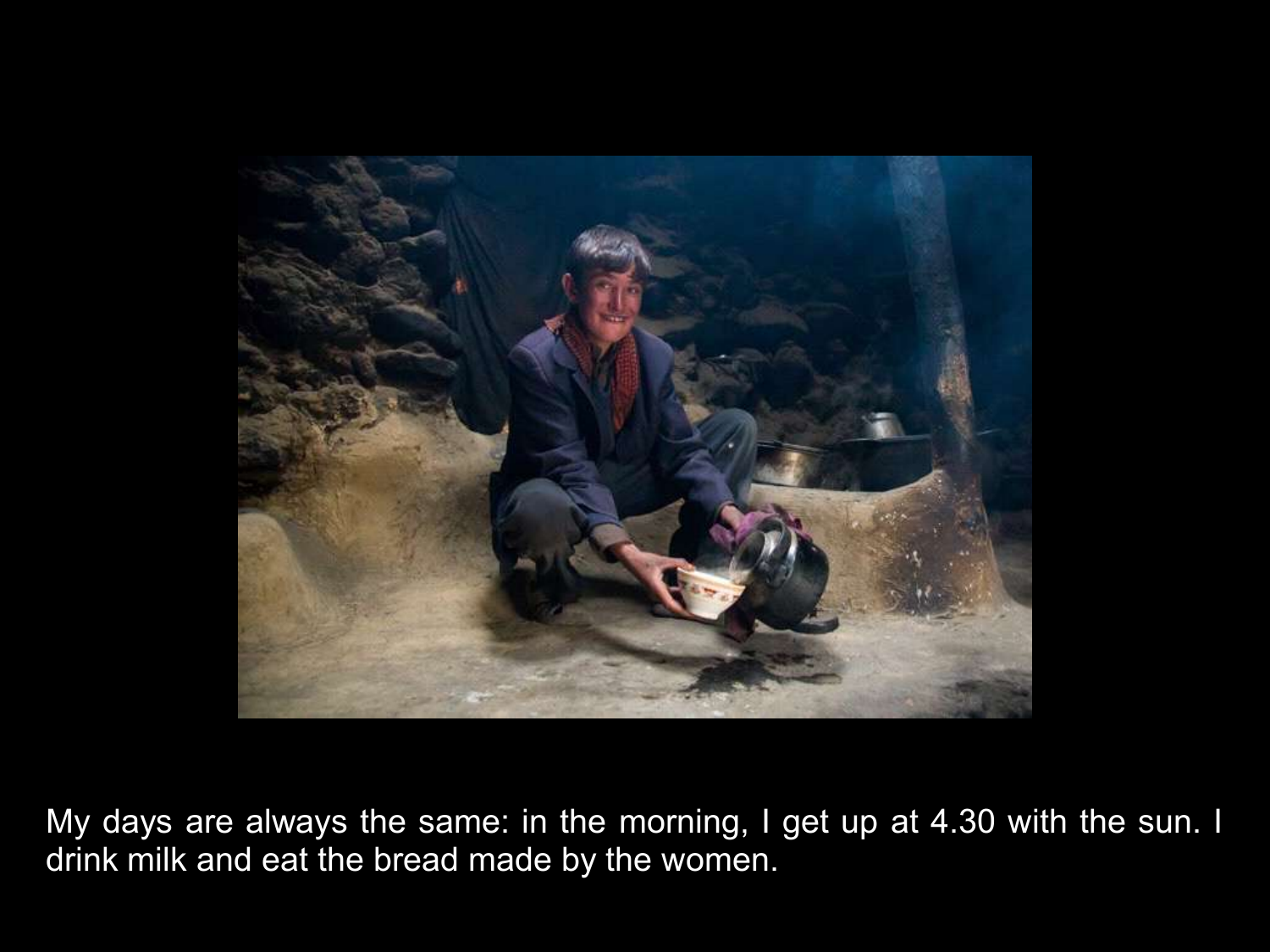

Then I take care of my animals. I go to the pasture in the most beautiful grasslands. I also pick up yak dungs, which will be used as fuel for heating and cooking.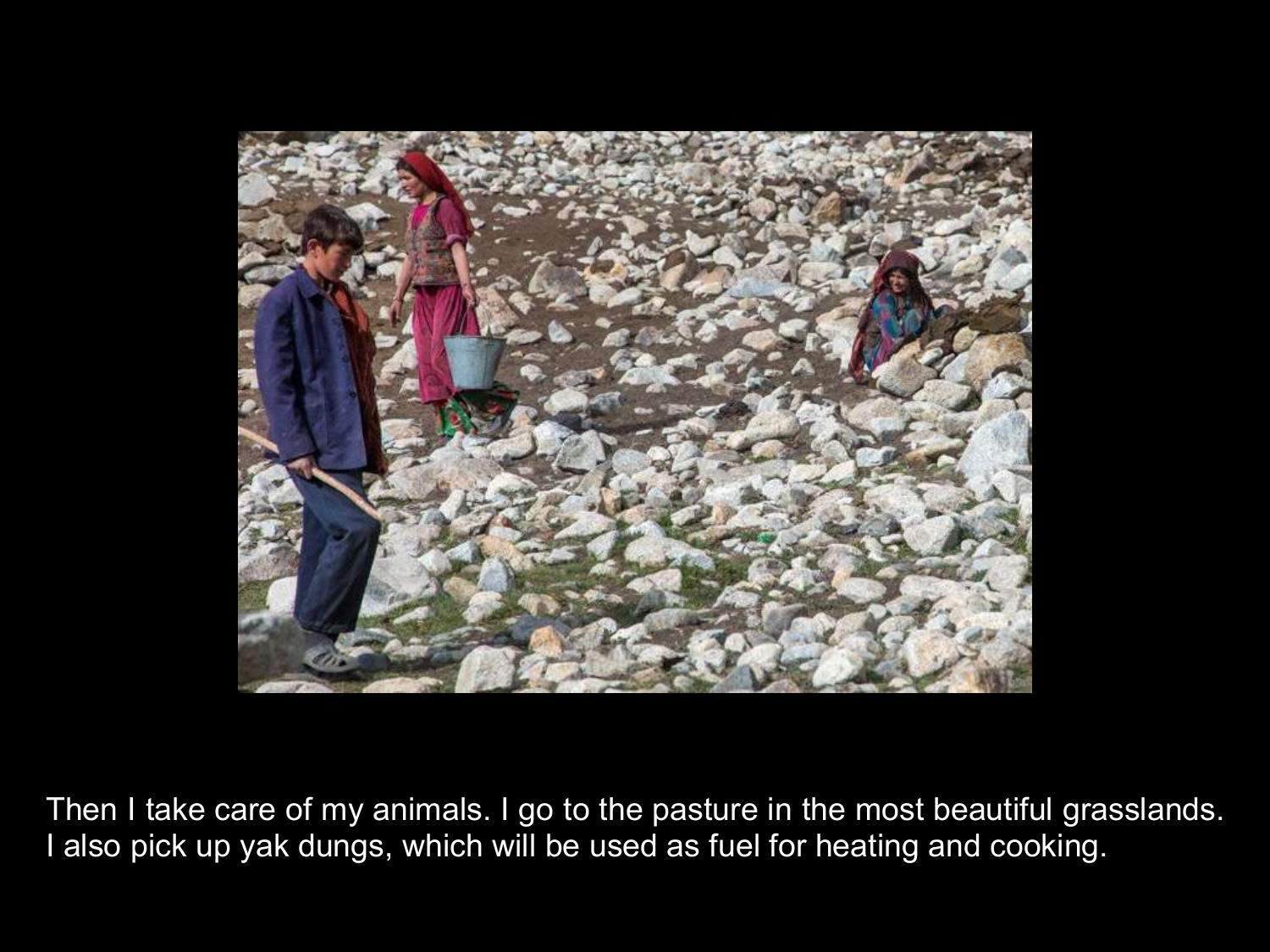

The yaks are my friends. Without them, I could not survive here: they feed me with their milk and carry me on their backs. In our community, social status depends on the number of animals that you have.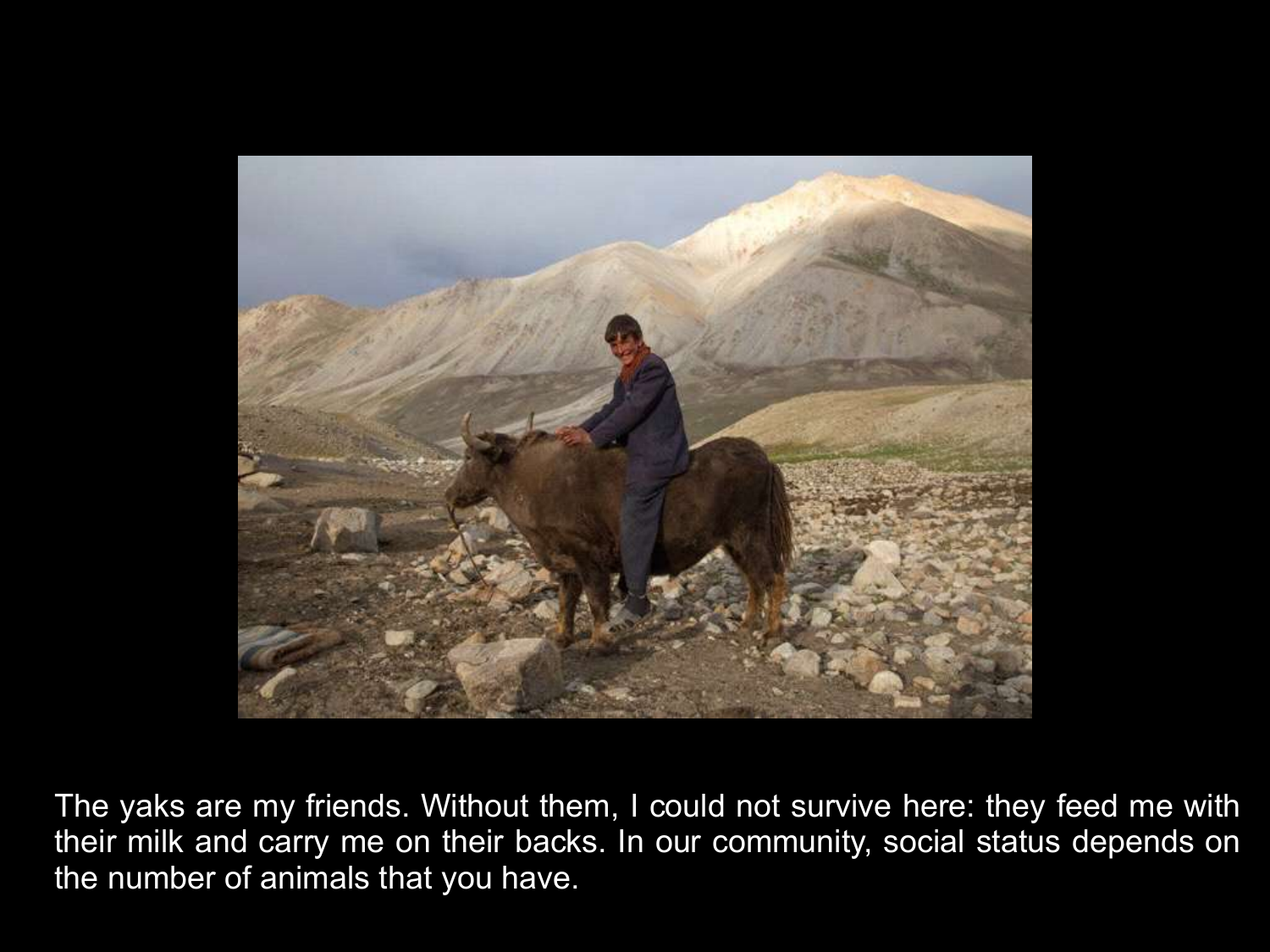

Moments of relaxation are rare because we have to work hard. I like to jump over rivers with my friends. The loser falls into icy water, no need to find a penalty!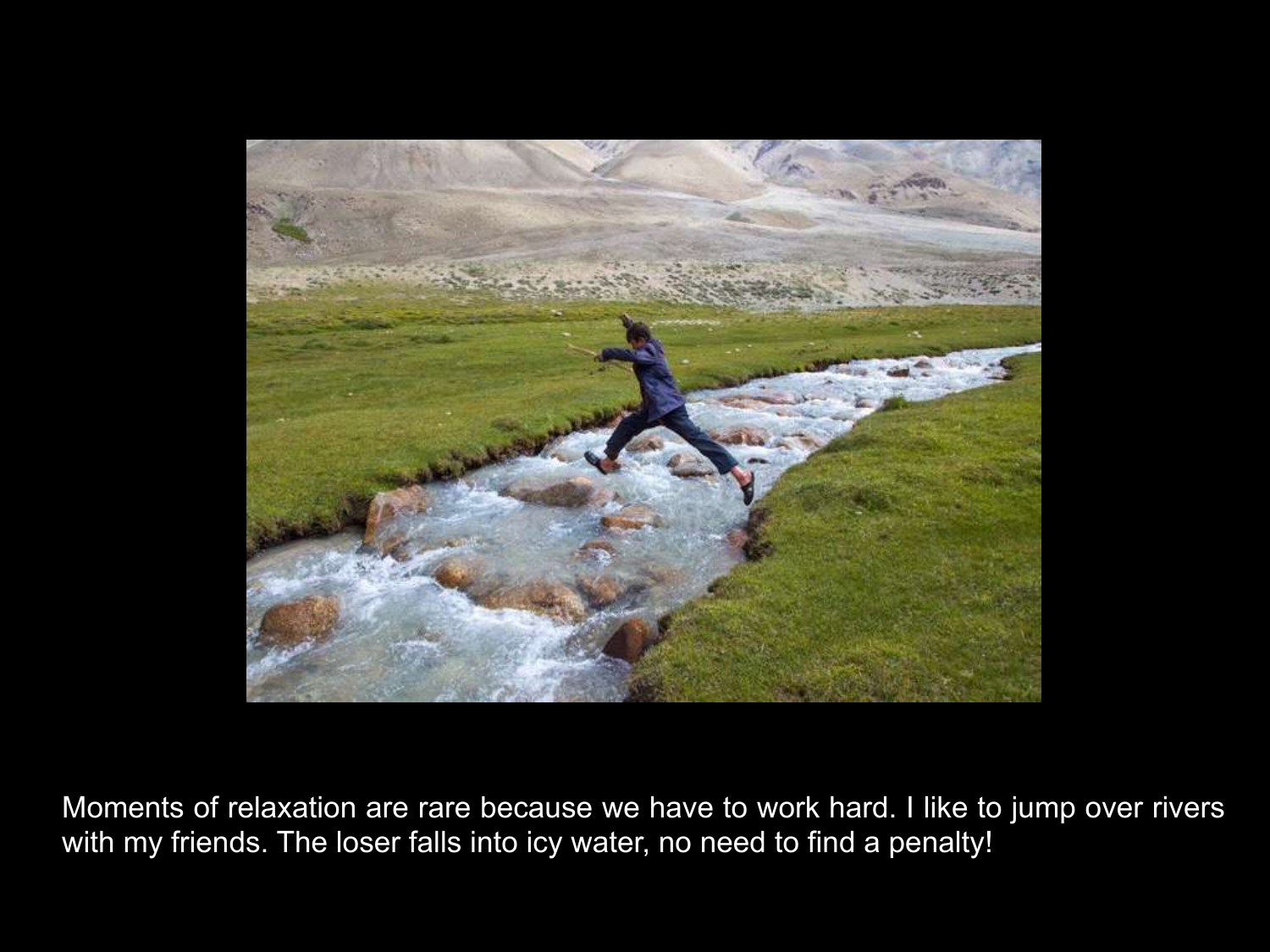

I have never left the mountains. My uncle, who is the head of the village, was able to travel to Ishkashim, the largest village in the valley, three days from here. What he told us did not seduce us: you must pay for everything in the city! Everything is expensive. We own only our yaks and our sheep!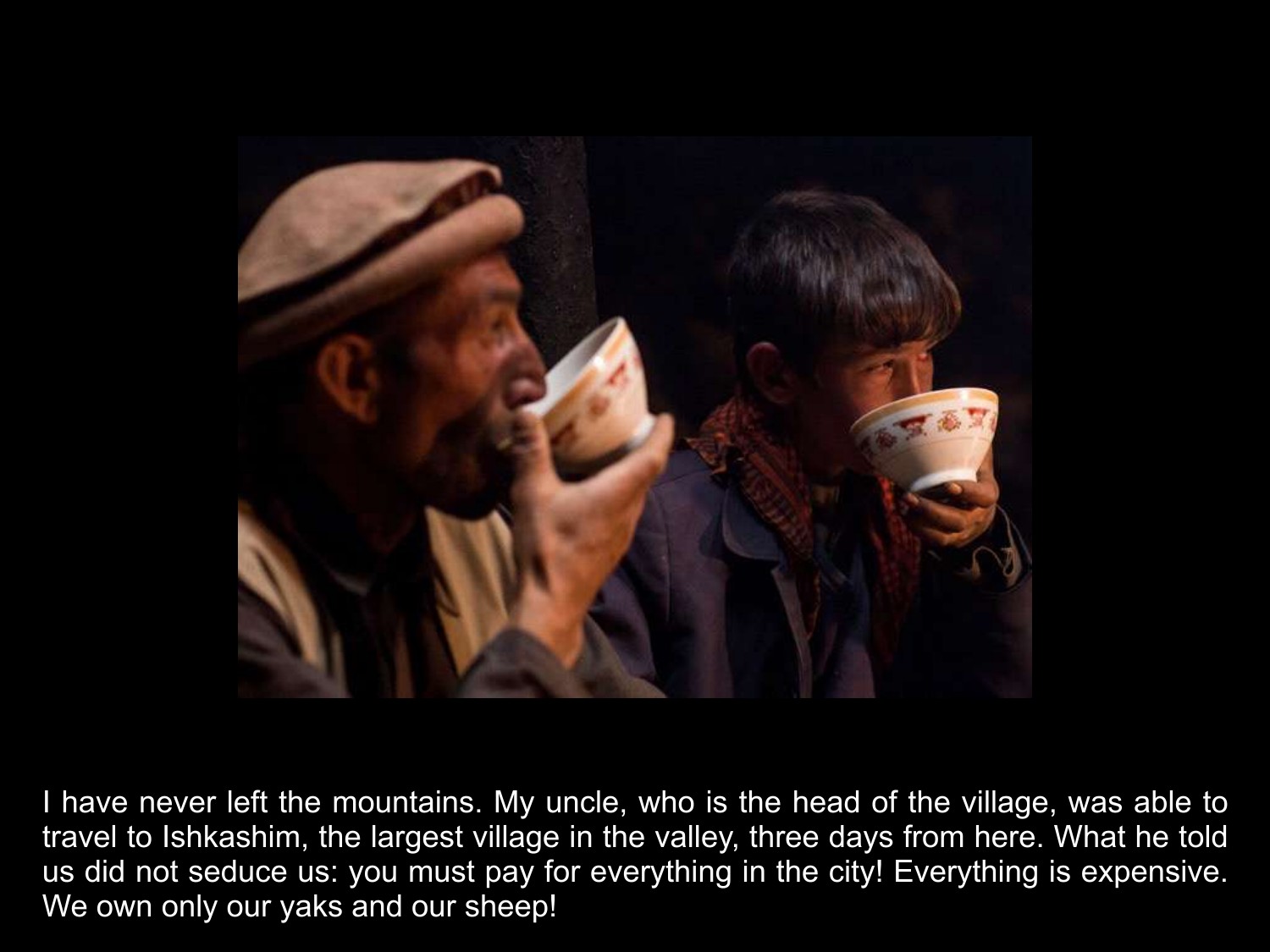

My idols are the buzkashi players: two teams compete against each other and they must drop a dead sheep in the opposite camp while riding horses. You have to be very clever and very strong too. If I had a horse, I would take part in the buzkashi.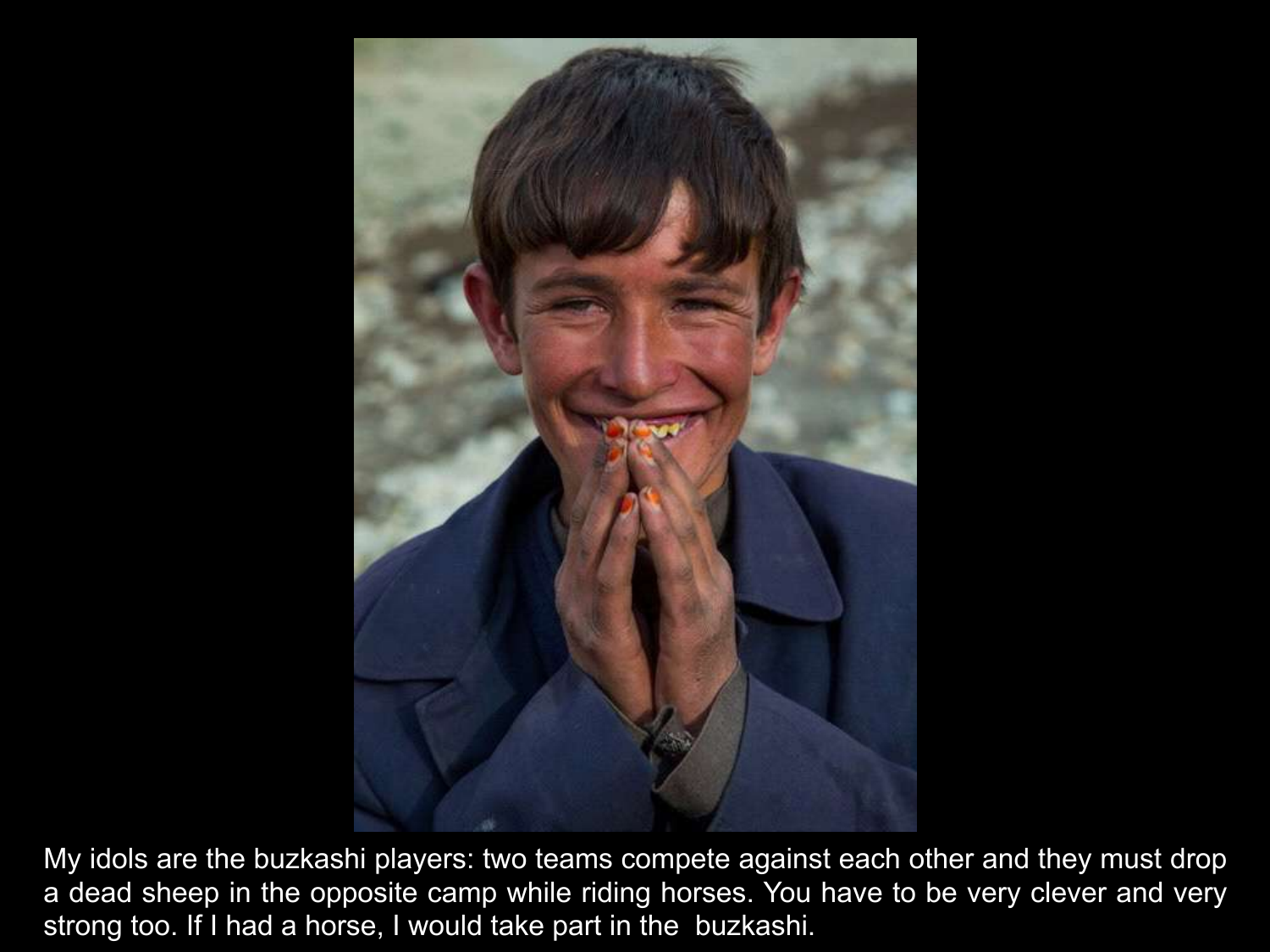

My future is in the mountains: I was told that in the valley, peace has returned and tourists will come back to Afghanistan. I hope that many will visit us and discover our culture. I will be their guide so they can see beautiful sceneries in the mountains. We, the nomads, are the only ones who know all the secrets of the roof of the world!